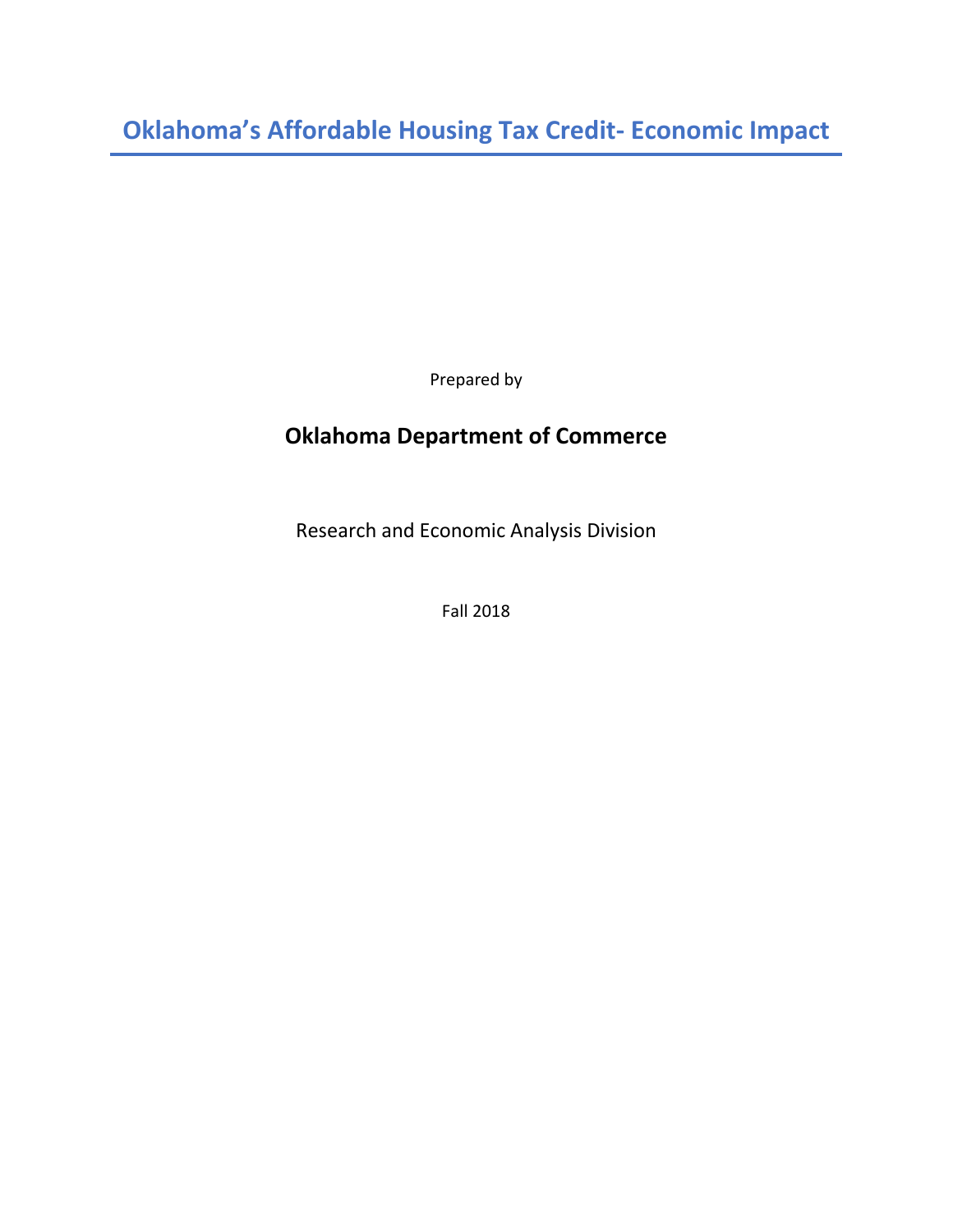# **OKLAHOMA**

# Contents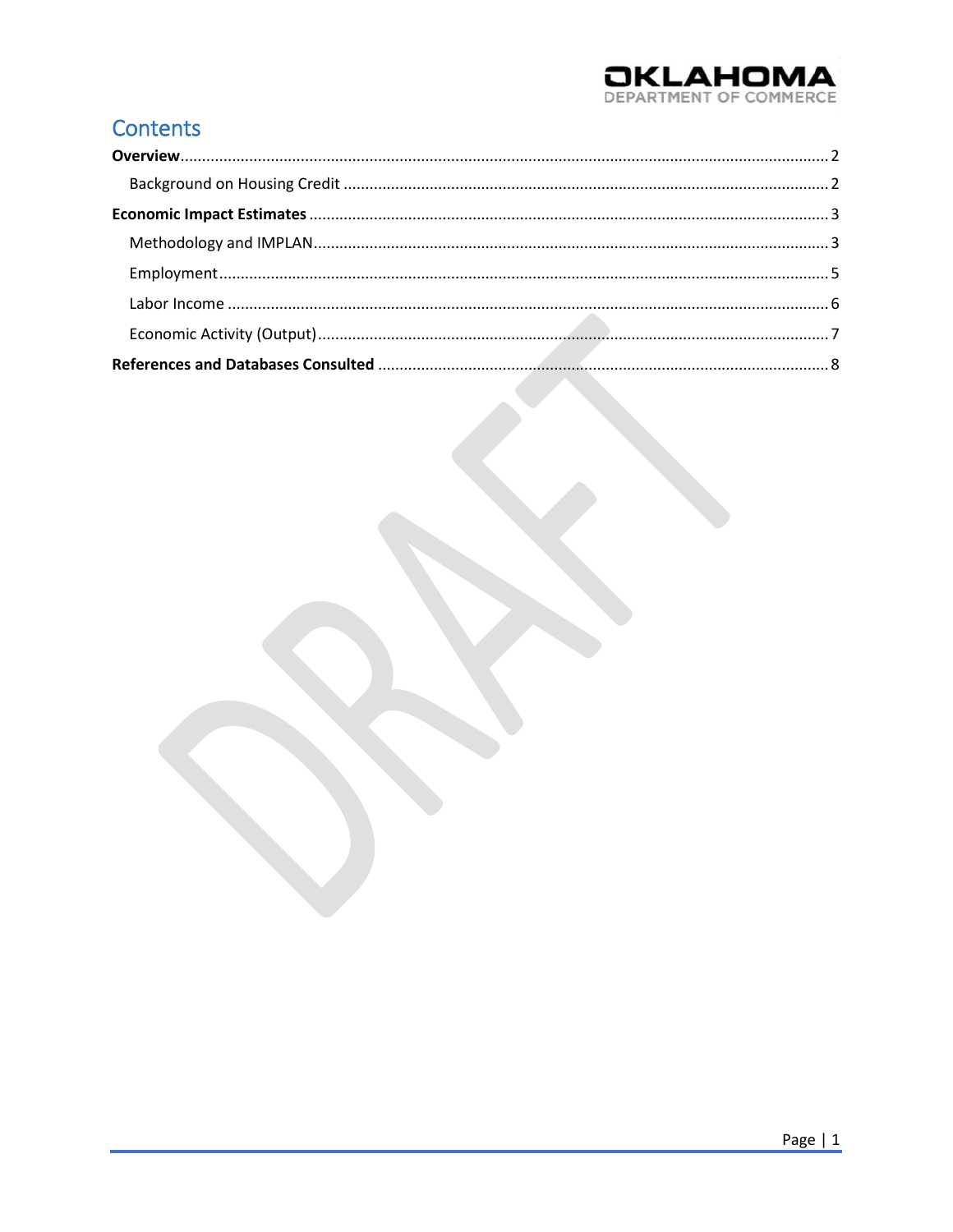

## <span id="page-2-0"></span>**Overview**

## <span id="page-2-1"></span>Background on Housing Credit  $\bigcirc$

On June 3rd, 2014, Governor Mary Fallin signed SB2128—the Oklahoma Affordable Housing Act that provides for the allocation of \$4 million per year in nonrefundable state low-income housing tax credits (§68-2357.403). The act, administered by the Oklahoma Housing Finance Agency, dictates that credits be used to raise private equity to finance affordable housing for families and seniors in counties with relatively small populations of 150,000 or less citizens, as determined by the latest Federal Decennial Census. The act also requires that rents must be affordable to renters of modest incomes, typically defined as an annual salary between \$20,000-\$30,000. The tax credit is claimed annually over a ten-year period, generally beginning when the building is placed in service. Owners and managers of Affordable Housing Tax Credit properties must ensure that their residents meet eligibility requirements set forth by federal regulations. If any violations of the program's restrictions are discovered, the tax credits are subject to recapture. The governor, president pro tempore of the state Senate, and speaker of the House of Representatives each appoint three members to a committee that reviews the act every five years.

According to the U.S. Department of Housing and Urban Development, families who pay more than 30 percent of their income for housing are considered cost burdened and may have difficulty affording basic necessities, including clothing, medical care, transportation, and food. An estimated 12 million renter and homeowner households pay over 50 percent of their annual incomes for housing, and there is nowhere in the United States where families with just one full-time worker earning the minimum wage can afford the local fair-market rent for a two-bedroom apartment. A recent study from the National Low Income Housing Coalition specifically finds that minimum-wage earners in Oklahoma City must work 85 hours per week to afford a local two-bedroom apartment.

Although certainly understated, Point-in-Time data from January 2015 shows 3,777 homeless persons were in Oklahoma, with 2,309 in emergency shelters and 778 completely unsheltered from the elements and other potential dangers. According to the Oklahoma Housing Needs Assessment, the absence of affordable housing alternatives across various parts of the state is the largest threat to homelessness. The study determined that 2,326 new rental units would be needed statewide annually, but, despite the progress generated by the Oklahoma Affordable Housing Act, those needs have, so far, gone unmet. As the housing tax credit is capped at \$4 million annually, only so much can be done towards meeting the state's affordable housing needs. Understanding the severity of these conditions, organizations like Neighborhood Housing Services Oklahoma and Urban League Oklahoma aim to increase access to safe and affordable housing in Oklahoma and help struggling citizens on their path to homeownership. The organizations offer workshops on financial literacy, credit counseling, homebuyer education, and safety and drug awareness, among other topics, and build or rehabilitate both multi- and single-family affordable housing options. The organizations' websites also offer do-it-yourself videos for simple home repairs to empower program participants to handle routine maintenance issues. By using energy-efficient materials in the rehabilitation process, those participating in the Affordable Housing Program are able to recognize long-term savings on utilities and maintenance, as well.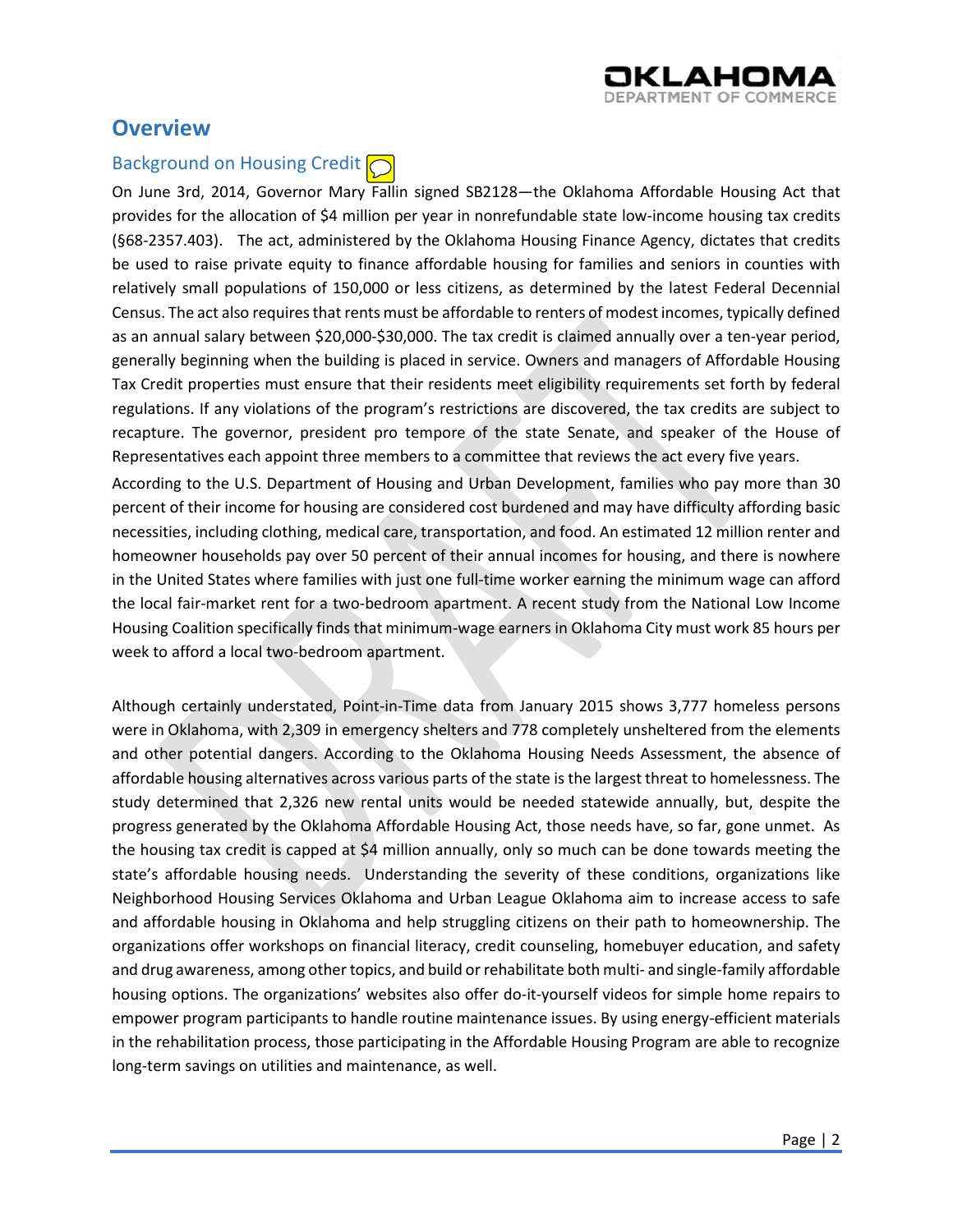

Despite seeming like a win-win situation for both low-income citizens and private industry players, such as the developers, syndicators and investors, there are some who question the effectiveness of the program. Citing a lack of government oversight as the main contributor, some claim that the supposed rising costs of construction have led to higher program costs and fewer housing units produced for those in need. In one documented case in South Florida, developers quoted grossly inflated construction cost numbers to the state to receive a larger sum of money than the housing project required and keep the additional funds. Furthermore, it is expected that this type of corruption is much more widespread than just the one South Florida case. A May 2017 investigation by **M**oted that there have only been seven audits of the 58 state and local housing agencies that the IRS relies on to watch the program since it began in 1986. It also found that only 17 percent of the national housing projects are built in high-opportunity areas, defined as places without excessive crime and with access to jobs and quality schools. Yet, building in these areas is thought to be most beneficial, as it helps children rise out of poverty so that they may not need to rely on government housing help as they transition into adulthood.

With various arguments both for and against the Oklahoma Affordable Housing Act in mind, some argue that the high costs required of taxpayers to provide these low-income units cannot be justified. However, advocates of the program point out that the system gets the most amount of units built for the poor, and that attractive incentives must be provided in order to encourage businesses to participate. As former New York Republican Rep. Rick Lazio says, "Without private capital we would not be modernizing public housing. . . . We've got to be realistic about the fact that investors need some return." Some thus suggest that the program be maintained with the recommendation of increased IRS oversight and audits to ensure the proper utilization of tax credits and cessation of developer theft. This study will focus on the impacts of the construction activities and the impacts of maintaining the housing units in Oklahoma.

## <span id="page-3-0"></span>**Economic Impact Estimate**

#### <span id="page-3-1"></span>Methodology and IMPLAN

IMPLAN software was used to model this Housing Tax Credit economic impact analysis. IMPLAN is an input/output model that helps institutions understand the linkages between industries in the local economy and how policy or changes in industry can influence economic activity in the region. Each industry has different spending patterns and engages with different suppliers at the local level; IMPLAN helps to evaluate the overall effect of those individual industries. In the case of Oklahoma's Affordable Housing Tax Credit, the construction activities were captured under three main categoricy and the ongoing activities were modeled by continued employment directly associated with the level of employment it would take to manage and maintain these types of residential infrastructure.

Construction activities are temporary in nature, while certain job functions such as maintenance, property management or rental income would represent activities that continue from year to year until the residential structure is no longer  $\bigcirc$  bitable. Employment associated with the regular operation of multifamily and other residential housing is assumed to maintain the same level of direct employment over time. Due to the intense regulatory scrutiny and significant paperwork needed to keep properties in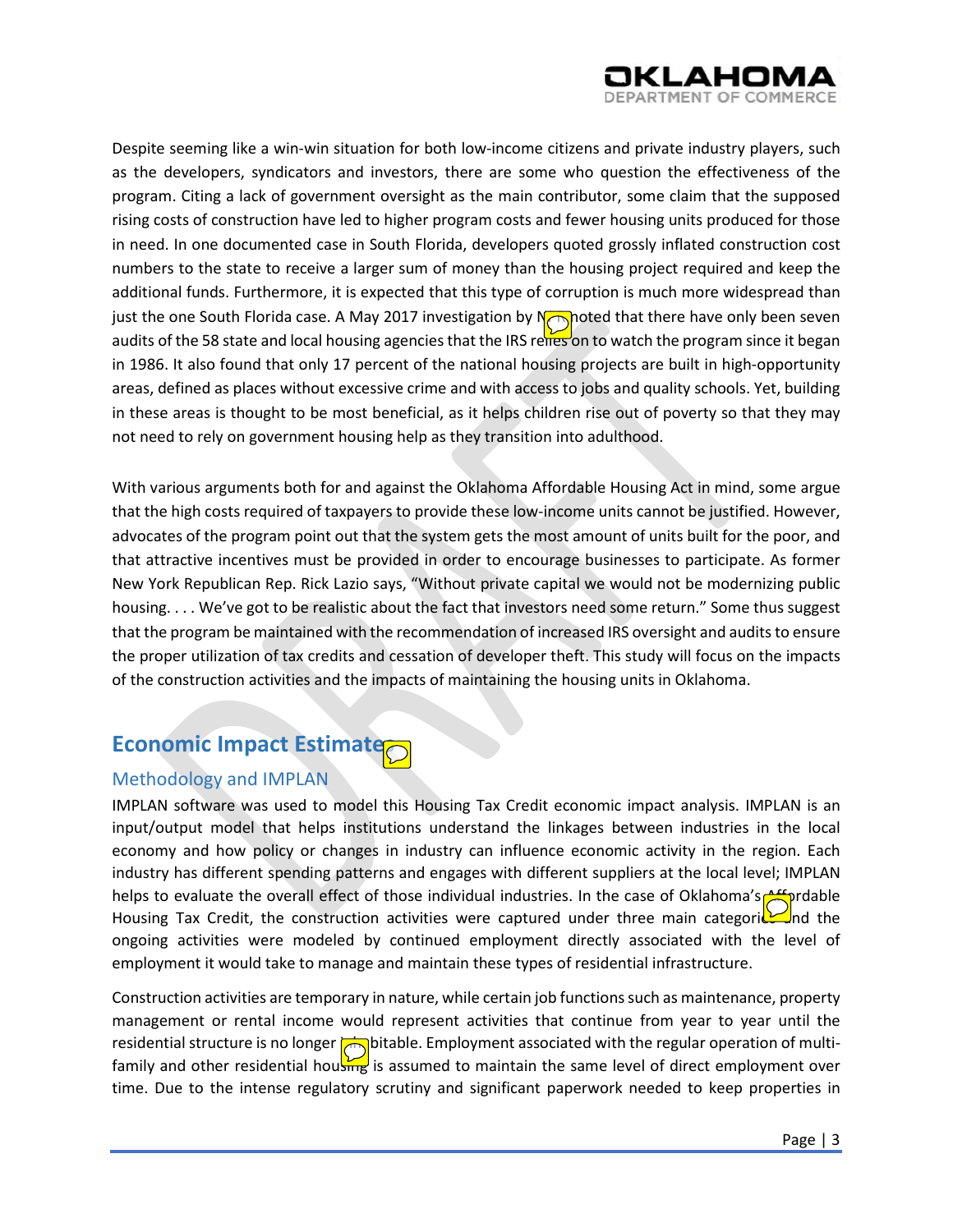compliance, it is estimated that 99 FTE jobs would be directly employed to manage and upkeep these

АНОІ

types of properties. The categories of construction and employment considered in the model are listed below:

- Multi-Family Residential Construction
- Single-Family Residential Construction
- Residential Construction Rehab/Maintenance
- Regular Employment Associated with Multi-family Units

The construction and maintenance investments were modeled separately from regular employment operations. Between 2015 and 2018, the Oklahoma Affordable Housing Act has been used to provide financing for 36 projects by owned development companies. These 36 development projects occurred in 27 communities and counties across Oklahoma and created a direct impact of over \$306 million in construction activity that was used to build 2,007 housing units across Oklahoma. The Oklahoma Housing Finance Agency allocated \$15,332,125 in state affordable housing tax credits over this four-year period.

The map below gives a snapshot of where these developments spurred by the Oklahoma Affordable Housing Tax Credit have occurred. Investments are being spurred in city centers of some rural counties, and are used to help revitalize various areas that have been neglected for a long time. Many of these communities also struggle with the attraction of new businesses due to the very limited options available for new housing.

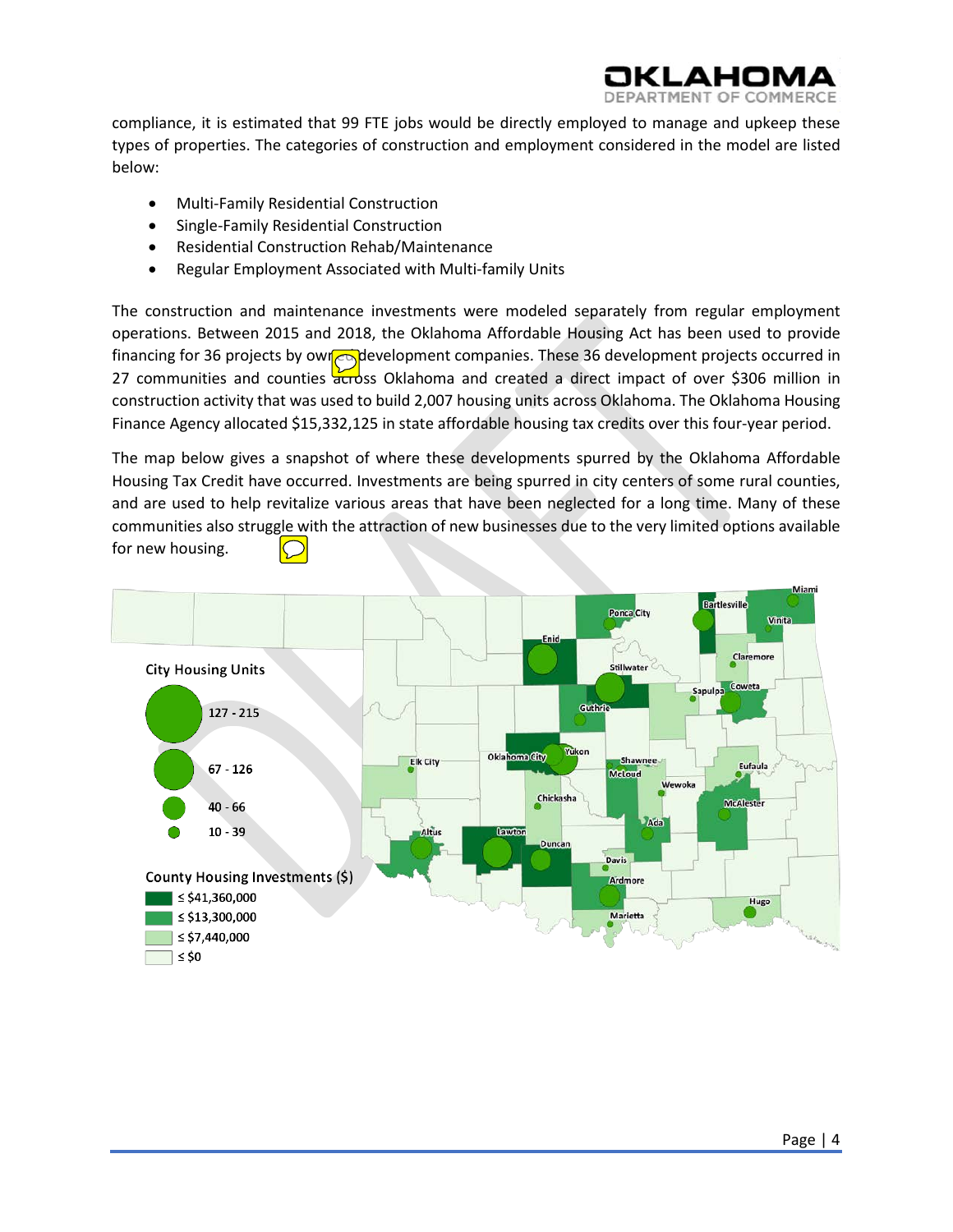

#### <span id="page-5-0"></span>Employment

Employment impacts are not only limited to people directly employed at the multi-family units, but also include the impacts from the indirect and induced employment impacts. The indirect impacts would include goods and services consumed by the unit operators and the induced impacts would include household consumption from those directly employed by those managing the properties. Employment impacts also take into consideration the significant amount of construction and maintenance activities that are associated with the single- and multi-family unit construction.

Based on responses from developing and property management companies, roughly 99 workers would be needed to manage and maintain the 2,007 units that qualify for the federal incentive. The normal operations of those leasing offices would then support an additional 101 jobs through induced spending by regular employees in the local market and indirect spending by developers and leasing companies with local businesses. The overall impact of normal operations is about 200 jobs. Total investment in construction or maintenance was estimated to be \$30<sub>0</sub>. million from 2016-2018. In the peak construction year of 2018, close to 3,900 jobs are impacted by the construction of all 2 $\binom{1}{1}$  units. After 2018, when construction or maintenance have been completed on the 36 projects, there will be a significant reduction in construction impacts for the following years. By 2021, the overall impact is conservatively estimated to revert to the 200 jobs from the normal operations of the multi-family units. The overall impact in 2018 is estimate to be over 4,000 jobs.

<span id="page-5-1"></span>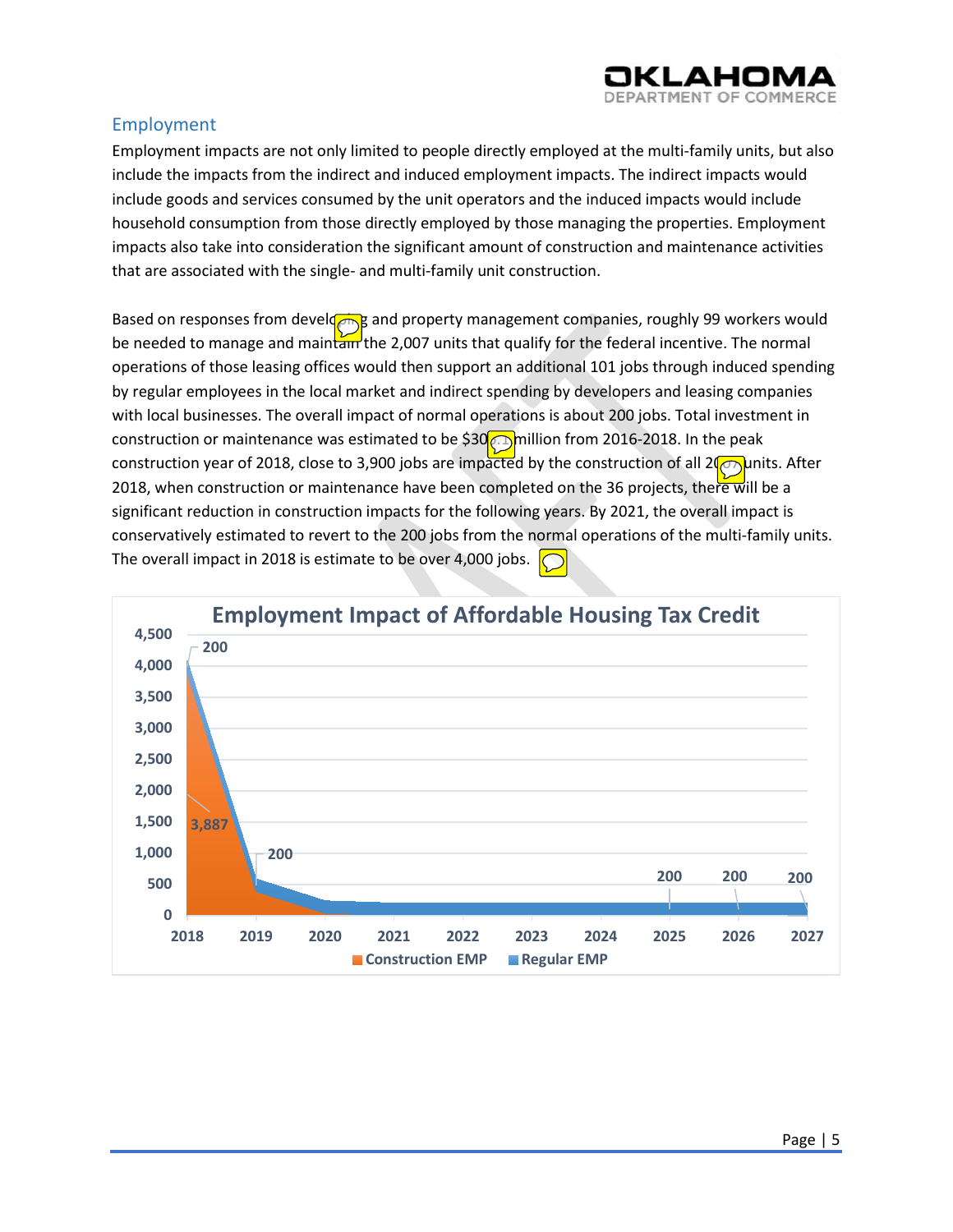

#### Labor Income

Labor income is the earnings garnered by workers prior to taxes and certain fees; labor income also includes income to sole proprietors that could include contractors. The labor income displayed below is nominal and does not adjust for inflation or the time-value of money.

The roughly 9 $\circ$  is employed by developers to manage and maintain the 2,007 units are estimated to directly generate over \$3.0 million in labor income from payroll and sole proprietors associated with keeping the units in compliance and maintaining the proper paperwork. Considering the additional induced effects (employee spending) and the indirect effects (employer spending with suppliers), the total impact on labor income from regular operations is about \$7.3 million. When considering the additional labor income from construction activities, the overall labor income contribution from the 36 housing development projects is almost \$200 million dollars during peak construction in 2018. When the temporary effects of construction from those projects have faded away, the overall impact on labor income is estimated to revert to \$7.3 million annually from regular operations.

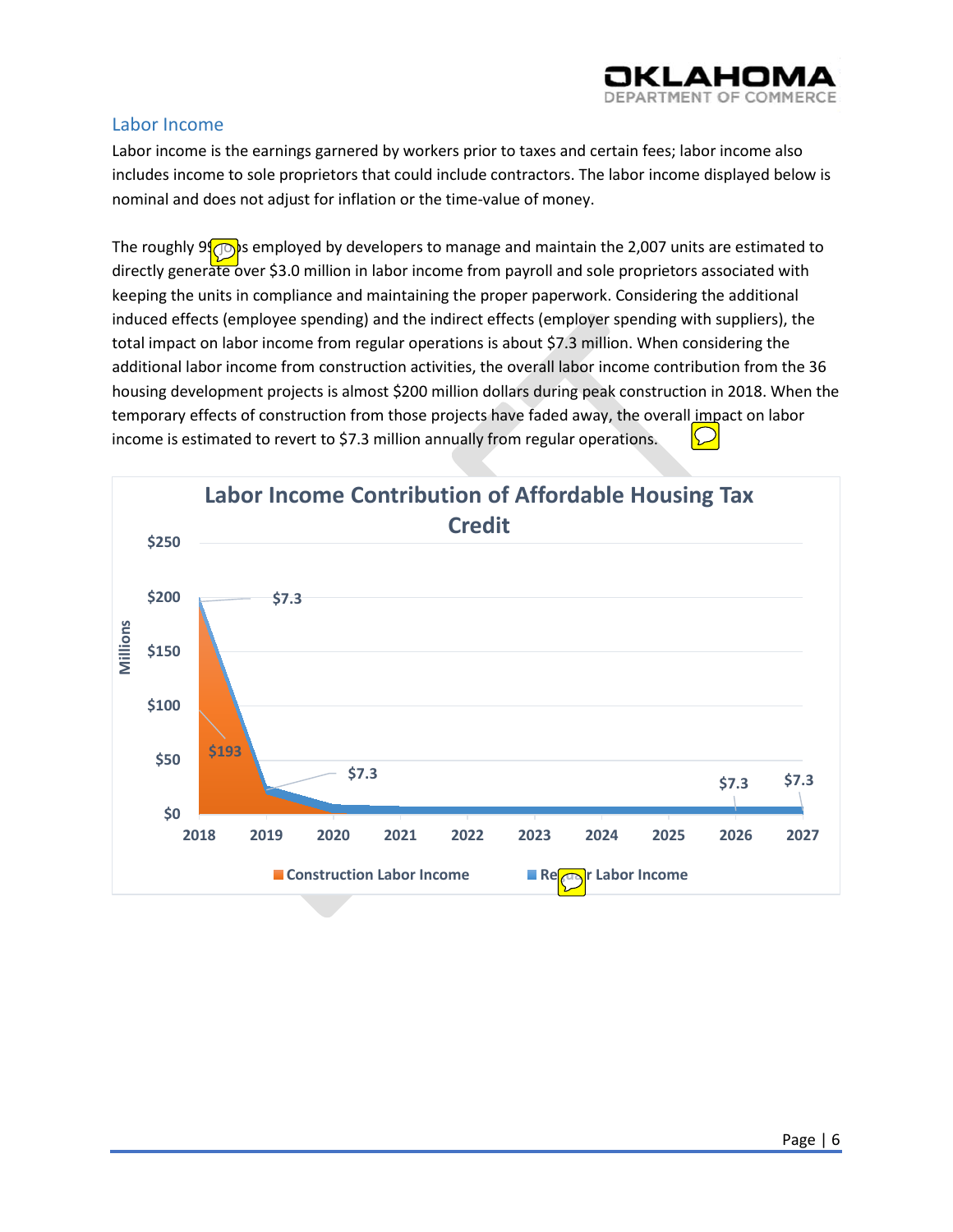

### <span id="page-7-0"></span>Economic Activity (Output)

Economic output is a measure of the value-added economic activity in the state. This includes the value of intermediary goods along with value-added activities associated with the production of finished goods within the state. As a result of the incentive, over 2,000 houses were built in 27 communities outside of Oklahoma and Tulsa Counties. While great assets for **communities**, these activities also create demand for goods and services from local businesses.

The 99 direct jobs est $\sqrt{m}$ ed to run the newly constructed multi-family units directly generate over \$28 million of economic activity in Oklahoma's economy. When considering the induced effects (employee spending) and indirect effects (local purchases by leasing companies), the companies' normal operations contribute over \$42 million in economic activity annually. When considering the impacts from temporary construction or maintenance activities, the overall economic contribution from developers and leasing companies is over \$575 million in the peak year of 2018. When the temporary effects of construction are complete, the annual impact is estimated to revert to over \$42 million in economic activity annually.



This analysis does not consider some of the additional benefits such as the value of reliable and affordable housing options, reduction of homelessness, and more affordable options for the veterans, among other economic and social factors. There are significant social impacts not included in this study that should also be taken into account when designing, reforming or addressing the effectiveness of each program. The cost of homelessness, abandoned or distressed properties, and the value of improved sewer, flooding, waste management and tax bases to support local property taxes are all potential topics that could be explored to communicate the value of the Oklahoma Affordable Housing Tax Credit. Even without those considerations, the construction and renovation of the 2,007 housing units provide significant contributions to Oklahoma's state and regional economies.